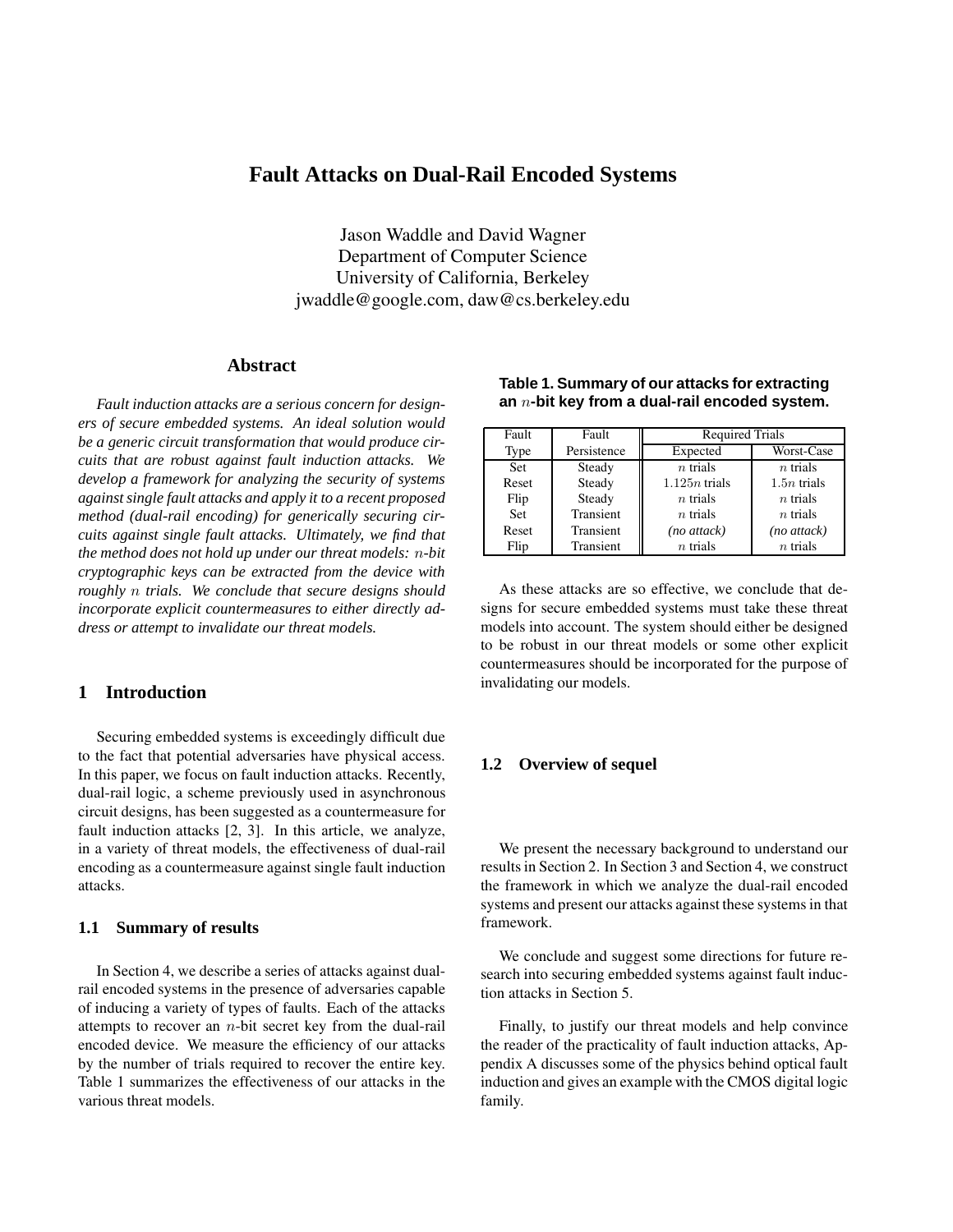## **2 Background**

## **2.1 Attacks**

Securing embedded systems is complicated by the fact that an adversary may have unfettered physical access to the target system. As a result, several types of attacks that are impractical without physical access have emerged as primary considerations in the design of secure embedded systems.

### **2.1.1 Side-channel attacks**

Side-channel attacks are typically *passive*: an adversary usually just observes the target system under normal operation. What the attacks exploit is the presence of a *sidechannel*, an unintentional source of information about the internal operation of the target system.

Power analysis, the observation of the power consumption of a target system, has emerged as one of the the most effective, practical, and consequently well-studied type of side-channel attack. Other types of side-channels have been successfully exploited, as well; examples include electromagnetic emission analysis and timing analysis.

### **2.1.2 Fault attacks**

Unlike side-channel attacks, fault attacks are fundamentally *active*: these attacks require the induction of some sort of fault during the operation of the target system.

Intuitively, it seems like it might be difficult to extract useful information from a target system by inducing faults. However, several fault attacks have proved surprisingly effective and practical, requiring relatively little technical sophistication of the attacker [8]. An instructive example is the fault attack on RSA decryption using the Chinese Remainder Theorem: an attacker can recover the target system's entire key by observing only one faulty computation [4]. Fault attacks have applied to other systems, including elliptic curve systems [6] and AES [7].

Skorobogatov and Anderson describe optical fault attacks [1], a precise and practical method for exercising finegrained control over digital logic. This suggests that some very powerful threat models may be realistic, motivating the consideration of attacks that require much more finesse than the RSA-CRT attack.

We focus on these types of precision attacks against systems that employ dual-rail encoding as a defense against fault induction.

## **2.2 Dual-rail encoding**

Dual-rail encoding is an alternate method for encoding bits in hardware. In contrast with classical encoding, where

## **Table 2. Logical values (0,1), metadata values (**quiet, alarm**), and their corresponding dualrail encodings.**

| Logical or Metadata Value | Dual-rail Encoding |  |
|---------------------------|--------------------|--|
|                           | (0,1)              |  |
|                           | (1,0)              |  |
| quiet                     | (0,0)              |  |
| alarm                     | (1.1)              |  |

each wire carries a single bit-value, dual-rail encoded circuits use two wires to carry each bit. Table 2 summarizes the encoding.

#### **2.2.1 Notation**

Throughout this text, we will use lowercase variables such as  $x$  and  $y$  to denote logical values and subscripted lowercase variables such as  $x_1$ ,  $x_0$ ,  $y_1$ , and  $y_0$  to denote the values on the dual-rail lines. For example, when  $x = 1$ , its dual-rail encoding is  $(x_1, x_0) = (1, 0)$ .

#### **2.2.2 Asynchronous circuits**

Dual-rail encoding seems unnecessarily more complicated and expensive than classical encoding, but dual-rail circuits have the advantage of being able to carry the metadata (in particular the quiet state) necessary to realize *asynchronous* circuits. In classical circuits, there is no way to tell when a wire is carrying valid data, so components have to be coordinated by a common clock: components have an additional "clock" input that indicates when valid data is present on the inputs. In dual-rail circuits, on the other hand, it is possible to tell when inputs contain valid data—when they are no longer in a quiet  $(0,0)$  state—and so the components synchronize automatically.

Asynchronous circuits are attractive since they have some inherent robustness against side-channel and fault attacks (they can be balanced and they detect single bit errors). For these reasons they have been suggested for use in secure embedded systems [2, 3].

#### **2.2.3 Generic transformation**

We can think of dual-rail logic as a generic transformation that converts a high-level logical description of a circuit in terms of AND, OR, and NOT gates into a dual-rail encoded circuit where each high-level logic gate is realized by a collection of OR gates and C-elements (explained below) that compute the appropriate logic function in dual-rail encoding. Figure 1 gives an example transformation of a logical OR gate into its dual-rail implementation.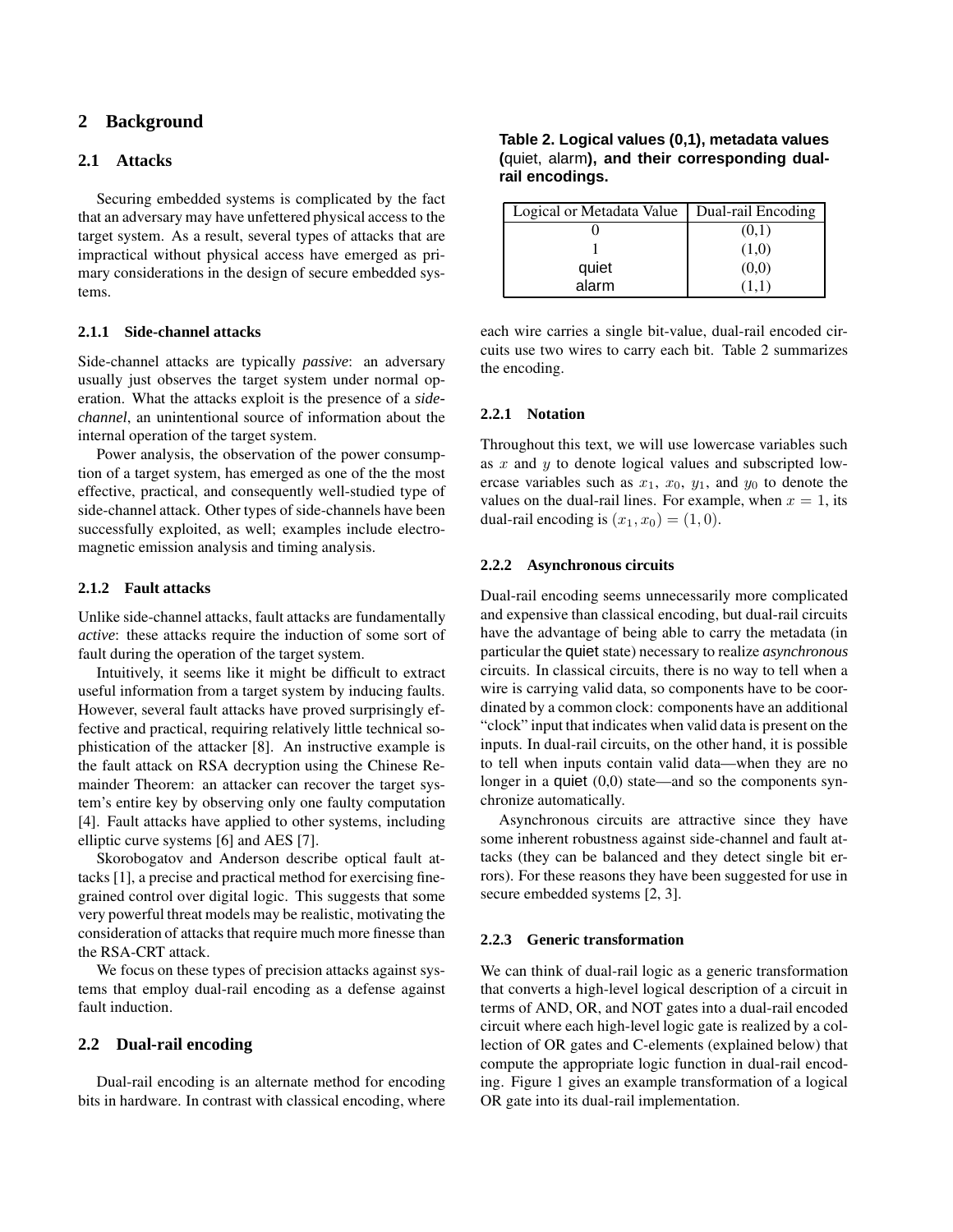

**Figure 1. A logical OR gate and a dual-rail implementation.**

The dual-rail implementation of a logical AND gate is similar: one is depicted in Figure 2. While the logical AND and OR gates have dual-rail implementations that require several C-elements and OR gates, it is easy to verify that a logical NOT can be performed on dual-rail encoded bits by simply crossing the wires: in our notation, if  $x$  is encoded  $(x_1, x_0)$ , then  $\overline{x}$  is  $(x_0, x_1)$ .

It is instructive to consider the similarities between the dual-rail implementations of the logical AND and OR gates in Figure 2. In particular, note that one can easily be obtained from the other by applying DeMorgan's laws and crossing the dual-rail wires to implement the NOTs.

#### **2.2.4 C-elements**

The gates that look like AND gates with a letter 'C' in the middle are *C-elements*. Unlike typical logic gates, they maintain some state: when their output is 0, they act like AND gates, and when their output is 1, they act like OR gates. C-elements are used in asynchronous circuits to address the problem of unsteady input signals, and we will leverage their stateful behavior in some of our attacks.

#### **2.2.5 Dual-rail circuit operation**

In a typical computation in a dual-rail circuit, all wires start in a quiet state. When valid inputs are supplied to the device, the gates start to compute and intermediate wires driven by these gates go from the quiet state to a valid data state. Finally, when all inputs are supplied and the data has had time to propagate, the outputs will be in valid data states.

If something unexpected happens during the computation (such as an attacker introducing a fault), the alarm state might appear in some intermediate value. A secure implementation will propagate this value to all of the outputs in order to prevent a possible attacker from learning some partial results of a faulty computation.

Finally, to prepare the circuit for another computation, the quiet state is again applied to the inputs; this state should propagate through the device and return all internal values back to quiet as well.

#### **2.2.6 Robustness against side-channel attacks**

Due to their effectiveness and the relative ease with which they can be mounted, power analysis attacks are a major motivation for the use of dual-rail encoded systems.

The power consumption of a device using CMOS digital logic is mostly a function of the number of transitions in the values on wires and at the inputs and outputs of its gates. A carefully designed dual-rail circuit (with balanced gate design and equalized wire-lengths) can minimize the data dependence of the power consumption during a computation: just as many transitions are required with a dual-rail value  $(0,1)$  as with  $(1,0)$ .

On the other hand, at least one empirical test suggests that electromagnetic profiles of computation in dual-rail circuits may be more highly correlated to data than in clocked circuits. This surprising result is possibly due to the absence of noise from clock lines [3].

### **2.2.7 Robustness against fault attacks**

Dual-rail encoding is an instance of m*-of-*n *encoding*. In particular, "dual-rail logic" is another name for 1-of-2 encoding. In  $m$ -of-n coding, valid data (as opposed to metadata) codewords have exactly  $m<sub>1</sub>$ 's. Such codes are called immutable: flipping any single bit in a valid data codeword results in invalid data [2].

In the case of dual-rail logic, changing one bit of a valid data encoding (either  $(0,1)$  or  $(1,0)$ ) results in one of the metadata states: quiet  $(0,0)$  or alarm  $(1,1)$ . Thus single faults are detected. The device can halt with an error indication instead of giving the attacker an erroneous output that might leak secret information.

On the other hand, an error indication may be all an attacker needs. As we will show, it is apparently important whether errors are *corrected* or just *detected*. If an attacker can observe whether carefully induced faults result in valid or erroneous computations, he can deduce some information on internal values (e.g., cryptographic key bits).

## **3 Models**

In this section, we discuss both our models for the systems being analyzed and the classes of induced faults we will be considering.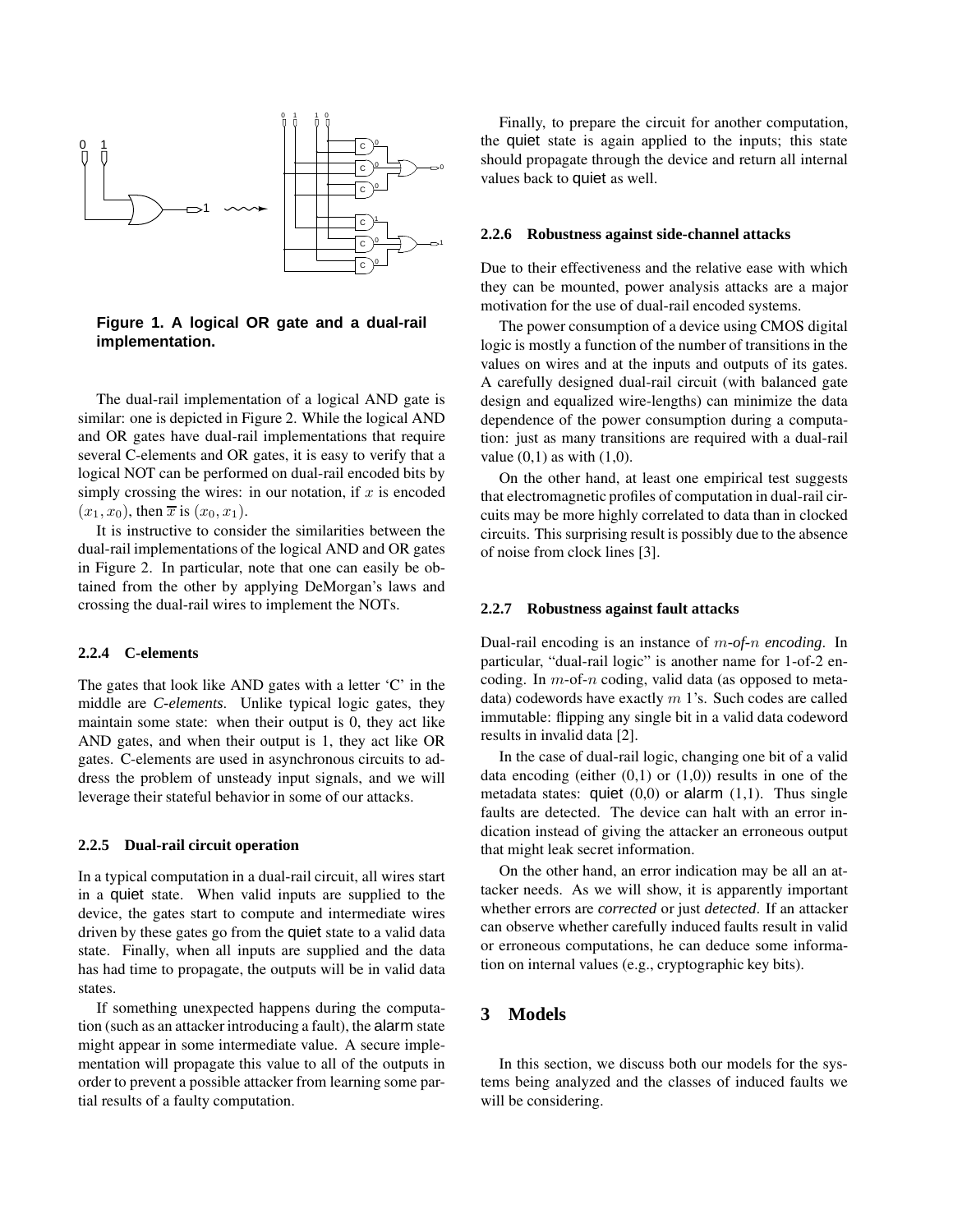## **3.1 Target systems**

The target systems we consider are the dual-rail implementations of logical circuits consisting of AND, OR, and NOT gates. In particular, they consist of the dual-rail gates depicted in Figure 2 along with the simple wire-swap for logical NOTs.

### **3.1.1 Assumed behavior of dual-rail encoded systems**

We assume that the dual-rail systems perform a computation on some given input and output the result if no error is detected. In the case of an error, whether it is the result of the presence of an alarm  $(1,1)$  state or a deadlock condition (quiet  $(0, 0)$  after some timeout), the only output is an error indicator. A system that indicated the type of error would only make our attacks easier.

We assume that the timing of the computation is deterministic and known to the adversary. While randomized timing may complicate some of our attacks, its effectiveness as a countermeasure is highly implementation-specific. It is also possible that an adversary could use a side-channel such as power consumption or electromagnetic radiation to determine the computation timing in real-time.

### **3.1.2 The secret**

We assume that the systems we consider contain some sort of secret key that is used in computation. The motivating situation is where the secret is a key to a block cipher: the device takes the plaintext as input, performs encryption using the secret key, and outputs the resulting ciphertext. An attacker would like to extract the key from the device.

Typically, a key is hard-coded in the circuitry or stored in program memory. While attacks on the stored key can be quite devastating [5], we prefer a more general approach and make no assumptions about how the key is stored in the device. Our attacks focus instead on the initial computations involving the secret bits.

Finally, we assume that each bit of the secret is used in every computation, as is usual with a block cipher key.

### **3.2 Threat models**

We are concerned with the behavior of systems when subjected to single arbitrary faults. In practice, these faults are induced in the transistors at the physical level, but we model them as occurring in the OR and C-element gates of the dual-rail implementations of the logical AND and OR gates of the original circuit. In Appendix A, we discuss how faults induced in transistors motivate our threat models.

For our purposes here, we do not consider fault attacks on the bus to external RAM or to the instruction memory.

### **3.2.1 Effectiveness of attacks**

The canonical task of the attacker is to extract a fixed  $n$ bit secret from a device by repeatedly using the device to compute on known inputs and optionally inducing single faults during each computation. Our primary measure of the efficiency of an attack is the number of iterations required to deduce the target system's secret as a function of  $n$ .

#### **3.2.2 Faults and assumptions**

We think of an induced fault in a circuit as a possible deviation in the value at the output or input of a single OR or C-element gate in the dual-rail implementations of the AND or OR logic gates. $<sup>1</sup>$ </sup>

We allow exactly one fault per computation and we assume the adversary has complete control over the absolute timing of the fault and the location (i.e., which gate) of the fault. We assume the adversary has complete knowledge of the layout and operation of the system (with the obvious exception of the value of the secret, however it is stored). These assumptions are admittedly strong, but recent results in fault induction indicate that at least the precision assumptions are not outlandish [1].

Our classification of faults is partially motivated by a similar one used by Blömer and Seifert in their fault-attack analysis of AES [7]. We classify faults using two parameters: the *type* of fault and the *persistence* of the fault.

### **3.2.3 Fault type**

The type of fault indicates what kind of deviation the fault induces at its target. We consider three types: *set* and *reset* faults set the target value to 1 or 0, respectively, while a *flip* fault toggles the target value.

#### **3.2.4 Fault persistence**

The persistence of a fault models the duration of the effect of a fault as well as the level of control the attacker has over when the effect occurs. We consider two levels of fault persistence:

- A *transient* fault affects its target in an erratic manner, causing it to swing between the fault and natural states. We assume only that fault state does occur at least once.
- A *steady* fault forces the target to assume the fault state for the entire interval during which the attacker applies the steady fault.

<sup>&</sup>lt;sup>1</sup>Except where fanout is concerned, this is similar to fault models where there is a possible change in the value carried on a single wire. Physical considerations suggest deviations at inputs and outputs of gates as the most reasonable fault model, at least with CMOS.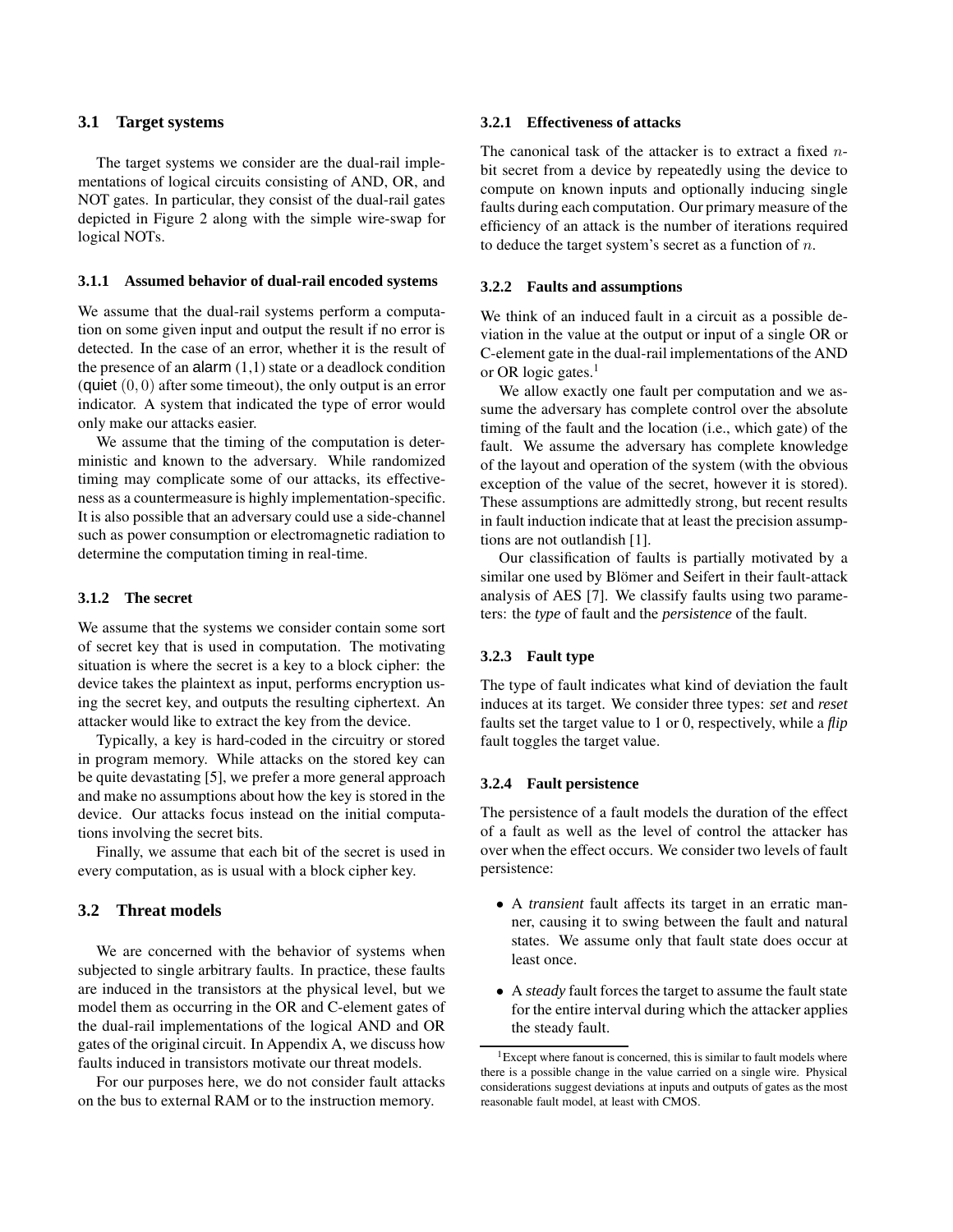## **4 Attacks on dual-rail encoded systems**

We describe how to efficiently extract secret bits in our various threat models.

In all cases, the attacker learns a particular secret bit by deducing an internal value in the dual-rail implementation of the first logical gate that takes that secret bit as an input. Inducing a fault in a well-chosen OR or C-element gate reveals something about the bit in question. The same approach is repeated for each of the  $n$  bits.

Figure 2 shows the encoding-level implementation of both an AND and an OR gate for dual-rail logic and indicates the sites relevant to our attacks.

## **4.1 Set and flip faults**

We show how an attacker who can induce set or flip faults can recover the secret. The trick is to cause datadependent activation of the C-elements intended for propagating alarm signals, ultimately revealing a logical input value in whether or not the circuit terminates in error. Due to the stateful, sticky nature of the C-elements, steady and transient flip- and set-faults can be employed in the same way to reveal the secret bit.

We first describe the attack in the steady set-fault threat model, then argue that this attack works in the other threat models.

### **4.1.1 Steady set faults**

Suppose the attacker wants to learn bit  $i$  of the secret. She will focus her attack on the first gate that takes bit  $i$  as an input. In particular, if bit  $i$  is the  $\alpha$  input to the gate, she will induce a fault at the C-element input marked Sa in Figure 2 for that type of gate, while for a  $b$  input she would induce a fault at Sb.

Suppose the attacker is interested in the  $a$  input of a dualrail logical AND gate (the b and OR gates are similar), and that both the  $a$  and  $b$  inputs contain valid data: each is in either a logical 0 (dual-rail encoded  $(0, 1)$ ) or a logical 1 (dual-rail encoded  $(1,0)$ ) state.<sup>2</sup> In this case, the suggested attack is to set to 1 the  $Sa$  input to the C-element, as indicated in Figure 2.

Let us consider the resulting output of the dual-rail AND gate. There are two possibilities, depending on the logical value of a:

• Case 1: The *a* input has logical value 1. Then  $(a_1, a_0) = (1, 0).$ 

## **Table 3. Summary of the steady set-fault attack.**

|                | Before set-fault at Sa |            | After set-fault at Sa |       |          |
|----------------|------------------------|------------|-----------------------|-------|----------|
| $\overline{a}$ | $a_1, a_0$             | $b_1, b_0$ | C-elt In              | $r_0$ | Result   |
|                | (0,1)                  | (0,1)      | (1,1)                 | (1,1) | error    |
|                | (0,1)                  | (1,0)      | (1,1)                 | (1,1) | error    |
|                | (1,0)                  | (0,1)      | (1,0)                 | (0,1) | no error |
|                |                        | 1.0        | 1.0                   | (1.0) | no error |

Since  $a_1$  is already 1, setting the  $Sa$  input to 1 has no effect, and the entire computation terminates normally with a valid output.

• Case 2: The *a* input has a logical value 0. Then  $(a_1, a_0) = (0, 1).$ 

Since  $a_0$  is 1, the output value  $r_0$  is 1 regardless of the b input's logical value. Furthermore, we have set to 1 the C-element input marked Sa. The other input to that C-element is  $a_0$ . Thus, that C-element will have output 1, driving the output  $r_1 = 1$ . At this point, the output of this dual-rail AND gate is the  $(1, 1)$  alarm state, which propagates, and the computation finishes in an error state.

The cases are also summarized in Table 3. Notice that the computation halts with an error if and only if the logical value of a was originally 0, so the value of  $\alpha$  (and bit i) is revealed. Repeating this attack once for each secret bit allows the attacker to learn the entire *n*-bit secret with *n* iterations.

### **4.1.2 Transient set, steady and transient flip faults**

We will argue that inducing a steady flip, transient flip, or transient set fault at the same target site as in the steady set-fault attack above also allows the attacker to deduce the logical input value.

Suppose, as above, that bit  $i$  of the secret is first used as input  $a$  to an AND gate. Referring again to Figure 2, we would like to induce a fault at the  $Sa$  site that will result in either a valid computation or halting in an error state depending on the value of the C-element's other input,  $a_0$ . Of course, once  $a_0$  is determined, the logic value of a follows.

It is easy to see that the above attack works with a steady flip fault:

- If  $a = 1$ , then  $(a_1, a_0) = (1, 0)$  and the target Celement has output 0. Flipping the input at  $Sa$  makes both C-element inputs 0, and the output remains 0. The expected, error-free, computation follows.
- If  $a = 0$ , then  $(a_1, a_0) = (0, 1)$  and the target Celement has output 0. Flipping the input at  $Sa$  makes

<sup>2</sup>Our fault models require that at most one fault happens per computation, and since we have not introduced a fault yet, both inputs will contain valid data, so our assumption is reasonable.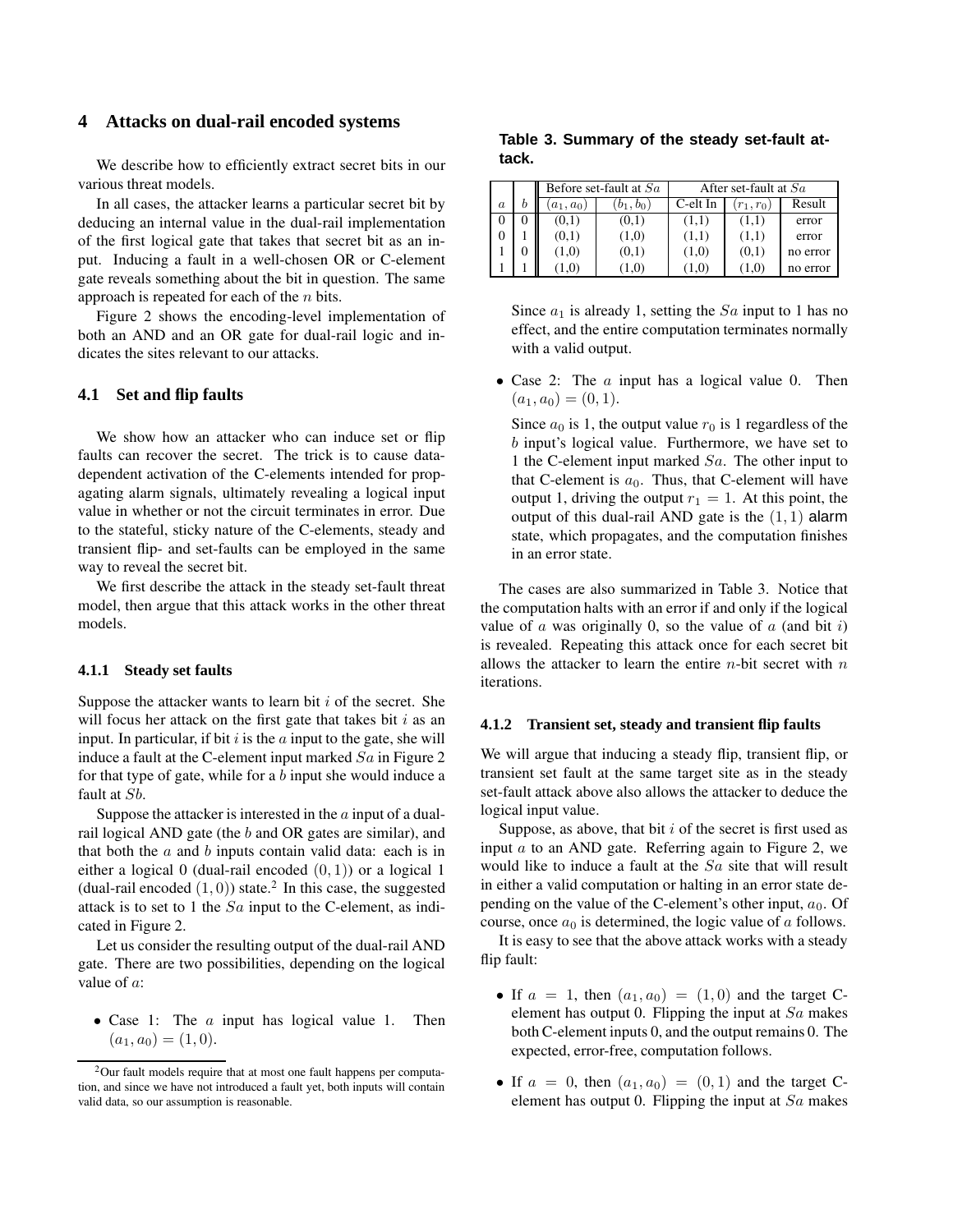

**Figure 2. Dual-rail AND and OR gates. Set/Flip attack target sites are labeled** Sa **and** Sb**. Reset attack target sites are**  $R_0$  **through**  $R_3$ .



**Figure 3. Depending on the value of the other input, a C-element may latch high from a transient signal at the** Sa **input.**

both C-element inputs 1, and the output also goes to 1, also driving the  $r_1$  output to 1. Since  $a_0 = 1$ , we already have  $r_0 = 1$ . Thus, this AND gate has a  $(1, 1)$ alarm state output, and the computation results in an error.

As for the transient set and transient flip fault models, we need only point out that the only case where the fault must effect a change in the output value of the C-element is when  $a = 0$  (and  $(a_1, a_0) = (0, 1)$ ). With  $a_0 = 1$ , any brief setting of  $a_1$  to 1 will cause the C-element to give a 1 output, and it will remain 1 even after  $a_1$  drops back to 0 as long as  $a_0$  remains at 1. This effect occurs in both the transient flip and transient set threat models, and is depicted in Figure 3.

### **4.1.3 Steady flip model and power consumption**

In general, the difficulty with a single steady flip is that it will always induce one of the two types of error states, quiet or alarm. Casual observation of the device will not reveal which error state resulted from the induced fault, but an attacker that also observes power consumption may well be able to distinguish quiet and alarm states, and thereby determine the target logic value.

### **4.1.4 Summary of attack in set and flip models**

The attack is quite efficient: each experiment yields a bit of the secret. Thus, an attacker can recover an  $n$ -bit secret by observing and inducing faults in just  $n$  computations. We see that with our assumptions, dual-rail logic is not secure against steady or transient set- and flip-faults.

### **4.2 Steady reset fault model**

As we saw in Section 4.1, an attacker who can cause value to change from 0 to 1 can leverage the alarm propagation aspects of the dual-rail gate design to cause the system to divulge the logical values of gate inputs.

In the reset fault models, however, the induced faults can only change a 1 to a 0, and this presents the attacker with a slightly trickier problem. The reason for this problem is that the proposed dual-rail gates are *monotonic*: once there is an input present that causes an output to be 1, setting other inputs to 1 will never cause the output to go to 0. Likewise, clearing input bits of a gate that is producing a 0 output will not cause that output to become 1. Thus, the attacker can only hope to alter a computation by having it result in a deadlock  $((0, 0)$  quiet state) error.<sup>3</sup> The trick is to produce

<sup>&</sup>lt;sup>3</sup>This limitation is mostly an artifact of our chosen model. Physical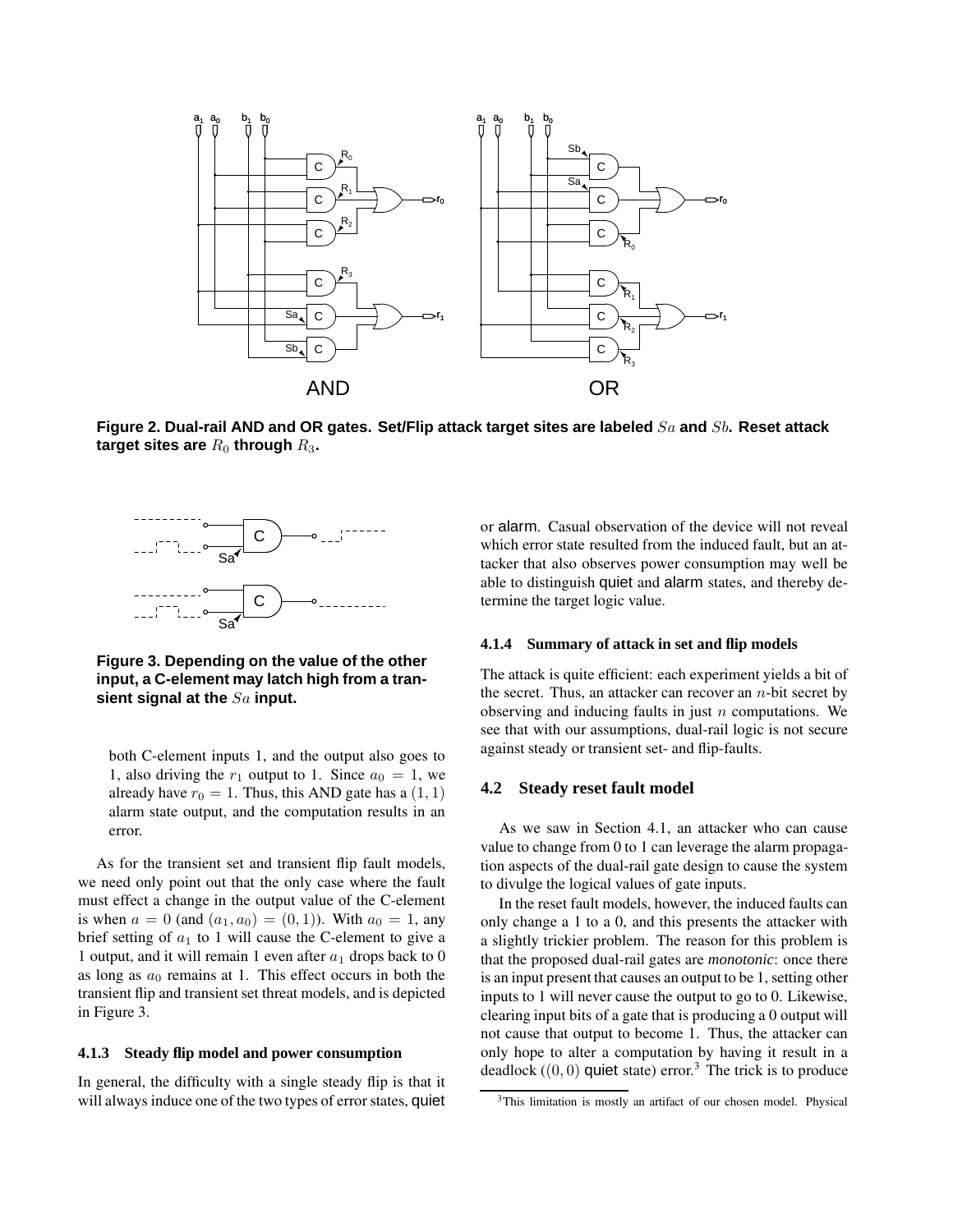| <b>Active Output</b> | <b>Active Minterm</b> | Logical Implication      |
|----------------------|-----------------------|--------------------------|
| $R_{0}$              | $a_0b_0$              | $a=b=0$                  |
| $R_1$                | $a_0b_1$              | $(a = 0) \wedge (b = 1)$ |
| R2                   | $a_1b_0$              | $(a = 1) \wedge (b = 0)$ |
| $R_{3}$              | $a_1b_1$              | $a=b=1$                  |

**Table 4. Outputs from Figure 2, minterms, and implications.**

these errors in a data dependent way that allows the attacker to deduce internal logical values.

Suppose the attacker wishes to learn bit  $i$  of the secret, which is fed as an input to a dual-rail AND gate, as depicted in Figure 2. The attacker will attempt to learn the logic values of the input by clearing the output of one of the four C-elements with outputs labeled  $R_0, R_1, R_2$ , or  $R_3$ . Notice that when both the  $a$  and  $b$  inputs contain valid dual-rail data values  $((0, 1)$  or  $(1, 0)$ ), exactly one of these C-elements will be producing a 1 output. This is because each of the C-elements is responsible for detecting one *minterm*. As summarized in Table 4, knowing which of the  $R_0, \ldots, R_3$ outputs is 1, and therefore which minterm is active, reveals the logic values of the  $a$  and  $b$  inputs.

Suppose the attacker guesses which of the the  $R_0, \ldots, R_3$  outputs is 1 and then clears that output. If he guessesincorrectly, the fault will have no effect because that bit is already fixed at 0. If he guesses correctly, however, he will change the operation of the circuit: what would have been a 1 is now replaced by a 0. This will cause the dual-rail AND gate to output  $(0, 0)$ , indicating no data present and ultimately causing the computation to deadlock, confirming his guess. Therefore, by clearing each of the  $R_i$  sites across several computations and observing whether each computation deadlocks or not, the attacker can learn the logical values carried on both inputs to any logical dual-rail gate.

Now all that is left is for the attacker to decide in what order to attack the four output sites. The most effective choice of the order for attacking the output sites depends on what the attacker knows about the inputs.

In the case that the logical value of one of the inputs is known (as when a gate is mixing a key bit with a known plaintext bit), he can narrow the candidate active outputs down to two (e.g., if he knows  $b = 1$ , he need only determine whether  $R_1$  or  $R_3$  is 1), and only one trial is necessary to determine which is active.

On the other hand, if both inputs are unknown, the attacker may be unlucky and run up to three computations before discovering the active output site and deducing the inputs' logic values. As a consolation prize, he learns both

input bits simultaneously. This immediately suggests that in the worst case, an adversary has to run at most  $\frac{3}{2}n$  computations to discover  $n$  bits. However, if the attacker attacks gates with two unknown inputs by randomly selecting the order of attack on the  $R_0, \ldots, R_3$  sites, he can expect to run fewer tests. Let  $X_i$  stand for the event that the active site is known after  $i$  trials, and we compute:

E[trials to deduce two bits] = 
$$
\sum_{i=1}^{3} i \cdot \Pr[X_i]
$$
  
=  $1 \cdot \frac{1}{4} + 2 \cdot \frac{3}{4} \cdot \frac{1}{3} + 3 \cdot \frac{1}{2}$   
=  $2\frac{1}{4}$ .

Thus, even if none of the secret bits are taken as inputs to gates along with known bits (where the attacks can learn the secret bit in 1 trial), the attacker can expect to run only about  $1\frac{1}{8}$  trials per secret bit.<sup>4</sup>

#### **4.2.1 Reset fault model summary**

We have shown that dual-rail logic is not secure against steady reset faults. It takes only about  $1.125n$  trials to learn  $n$  secret key bits. For some circuit configurations, the number of trials can be reduced to n.

We are unable to find any workable attack in our transient reset fault model.

## **5 Conclusion and Recommendations**

We have proposed some threat models and analyzed the efficacy of dual-rail logic as a countermeasure against a variety of types of induced faults. Since we have found efficient attacks against dual-rail encoded systems, we must conclude that dual-rail encoding is not a sufficient countermeasure against single fault attacks under the assumptions of our models.

## **5.1 Recommendations within our models**

Our attacks utilize induced faults to effectively probe internal logic values, and their success depends on the deterministic nature of the target systems. This observation immediately suggests that randomization, a commonly suggested defense against probing attacks, may perhaps be employed to defend against our fault attacks.

Alternatively, one may note that dual-rail logic is effectively computing with an *error-detecting code*. This allows dual-rail logic to detect errors and halt in an error state

and implementation considerations suggest that the ability to induce reset faults implies the ability to induce set faults. Appendix A provides a more detailed discussion.

<sup>&</sup>lt;sup>4</sup>Here was assume that all unknown bits are interesting (i.e., only the  $n$ secret bits are unknown). If uninteresting unknown bits are present, it may take twice as many trials for the adversary to learn all secret bits.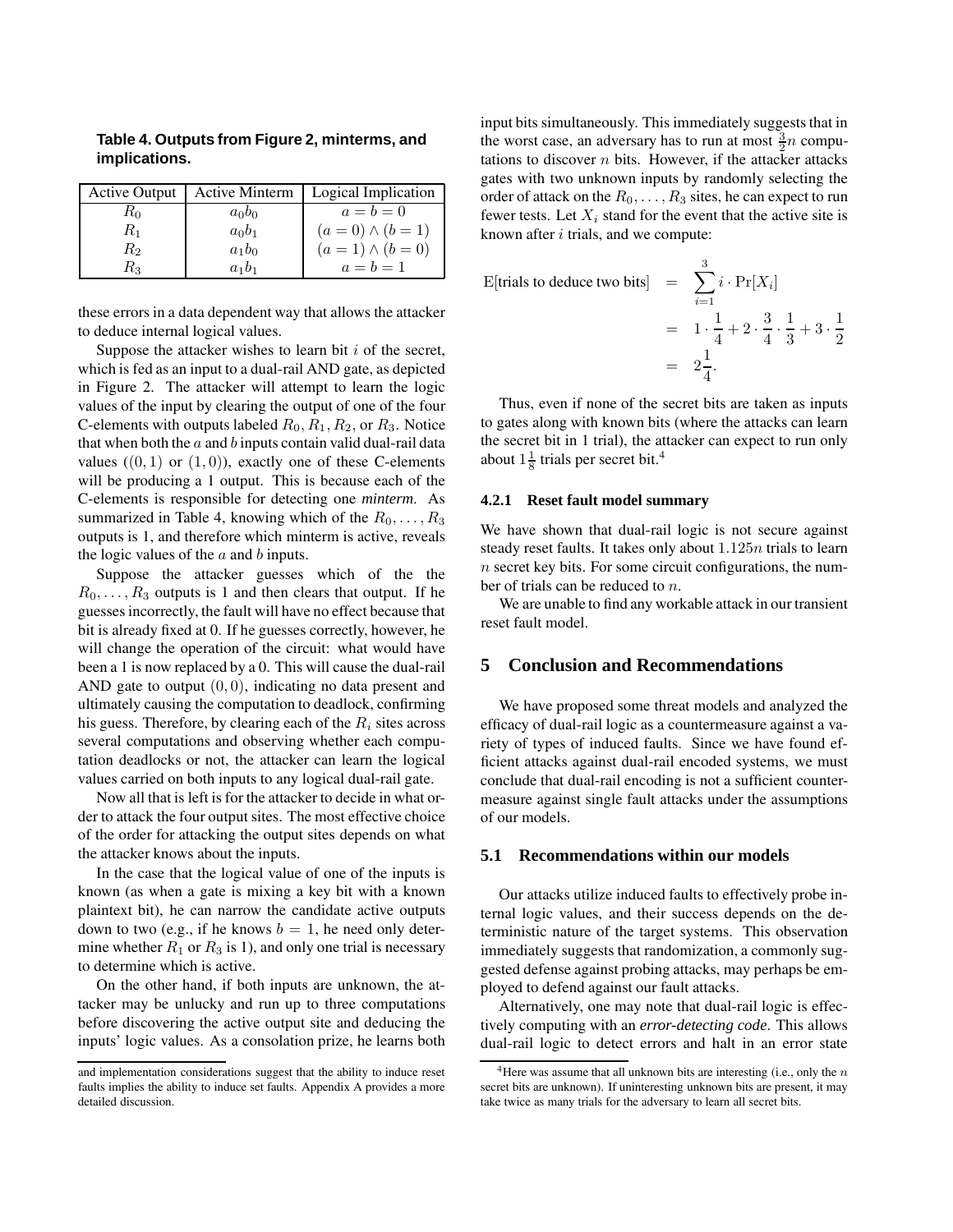rather than divulging an incorrect output that might give the attacker enormous information [8]. Unfortunately, our attacks and others [9] successful exploit this error state bit. With this in mind, one could consider representing logic values with an *error-correcting code* (ECC) rather than with an error detecting code. If logic values were represented in an ECC with a minimum distance of at least 3, single fault errors in a logic value's representation could be *corrected* rather than just *detected*. Thus, single induced faults could reliably result in valid computations rather than the datadependent behavior of possibly ending in an error state, and this could thwart our attacks. Unfortunately, computing with an ECC would certainly be more expensive than using dual-rail logic: an ECC would require at least 3 wires to carry each bit, and even more wires would be necessary to guarantee balanced power consumption.

## **5.2 Recommendations beyond our models**

Perhaps our threat models are too strong. Due to uncertainty about the target system and limitations of equipment, attackers may not be able to cause precise single bit errors. If we could develop models that accurately captured these limitations, we should be able to argue rigorously that approaches like dual-rail encoding *are* secure. These results would allow us to trust these designs as long as the attacker limitation assumptions seemed realistic with respect to the current state of technology.

## **References**

- [1] Sergei P. Skorobogatov and Ross Anderson, "Optical Fault Induction Attacks," *CHES 2002*, Springer-Verlag, pp. 2–12, 2002.
- [2] Simon Moore, Ross Anderson, Paul Cunningham, Robert Mullins, and George Taylor, "Improving Smart Card Security using Self-timed Circuits," *ASYNC 2002*, IEEE, 2002.
- [3] Simon Moore, Ross Anderson, Robert Mullins, George Taylor, and Jacques Fournier, "Balanced Self-Checking Asynchronous Logic for Smart Card Applications," *Microprocessors and Microsystems*, 27(9):421–430, 2003.
- [4] Marc Joye, Arjen K. Lenstra, and Jean-Jacques Quisquater, "Attacks on systems using Chinese remaindering," *Journal of Cryptology*, 12(4):241–245, 1999.
- [5] Eli Biham, Adi Shamir, personal communication.
- [6] Mathieu Ciet and Marc Joye, "Elliptic curve cryptosystems in the presence of permanent and transient faults," *Designs Codes and Cryptography*, 2003.
- [7] Johannes Blömer, Jean-Pierre Seifert, "Fault Based" Cryptanalysis of the Advanced Encryption Standard (AES)," *Financial Cryptography 2003*, pp. 162–181, 2003.
- [8] Dan Boneh, Richard A. DeMillo, Richard J. Lipton, "On the Importance of Eliminating Errors in Cryptographic Computations," *Journal of Cryptology*, 14(2):101–119, 2001.
- [9] Sung-Ming Yen, Marc Joye, "Checking Before Output May Not Be Enough Against Fault-Based Cryptanalysis," *IEEE Transactions on Computers*, 49(9):967–970, 2000.

## **A Physical motivation for attack models**

The powerful yet surprisingly practical optical fault induction attacks of Skorobogatov and Anderson [1] provide the major motivation for our threat models. While previous work will convince the reader that fault induction is definitely a problem worth considering in the design of secure embedded systems, we wish to go a little further into the physics behind optical attacks.

In exploring a variety of fault types, we try to cover a sufficiently large spectrum of potential fault induction methods against a variety of digital logic families. In this section, we attempt to give some of the background required to understand how optical fault induction works and, as an example, to justify that at least one of our threat models captures the effect of optical faults against CMOS digital logic.

## **A.1 MOSFET basics**

Enhancement-mode MOSFETs (Metal Oxide Semiconductor Field Effect Transistors) are the basic components of CMOS (Complementary MOSFET) digital logic. Ideally, a MOSFET behaves like a voltage-controlled switch: the potential difference between the the electrically-isolated metal<sup>5</sup> gate and the bulk determines whether or not the device will allow charge to flow between the source and drain.

Enhancement-mode MOSFETs come in two basic varieties, n-channel and p-channel, depending on the type of majority charge carrier (negative or positive) that is active when the device is conducting. The two types behave in a complementary manner: n-channel enhancement-mode MOSFETs conduct when the gate voltage is positive relative to the bulk, while the p-channel variety conducts when the gate voltage is negative relative to the bulk. Figure 4 gives commonly-used schematic representations of MOS-FETs.

<sup>5</sup>Modern devices frequently have a non-metal polysilicon gate, and are alternatively referred to as IGFETs (Isolated Gate Field Effect Transistors).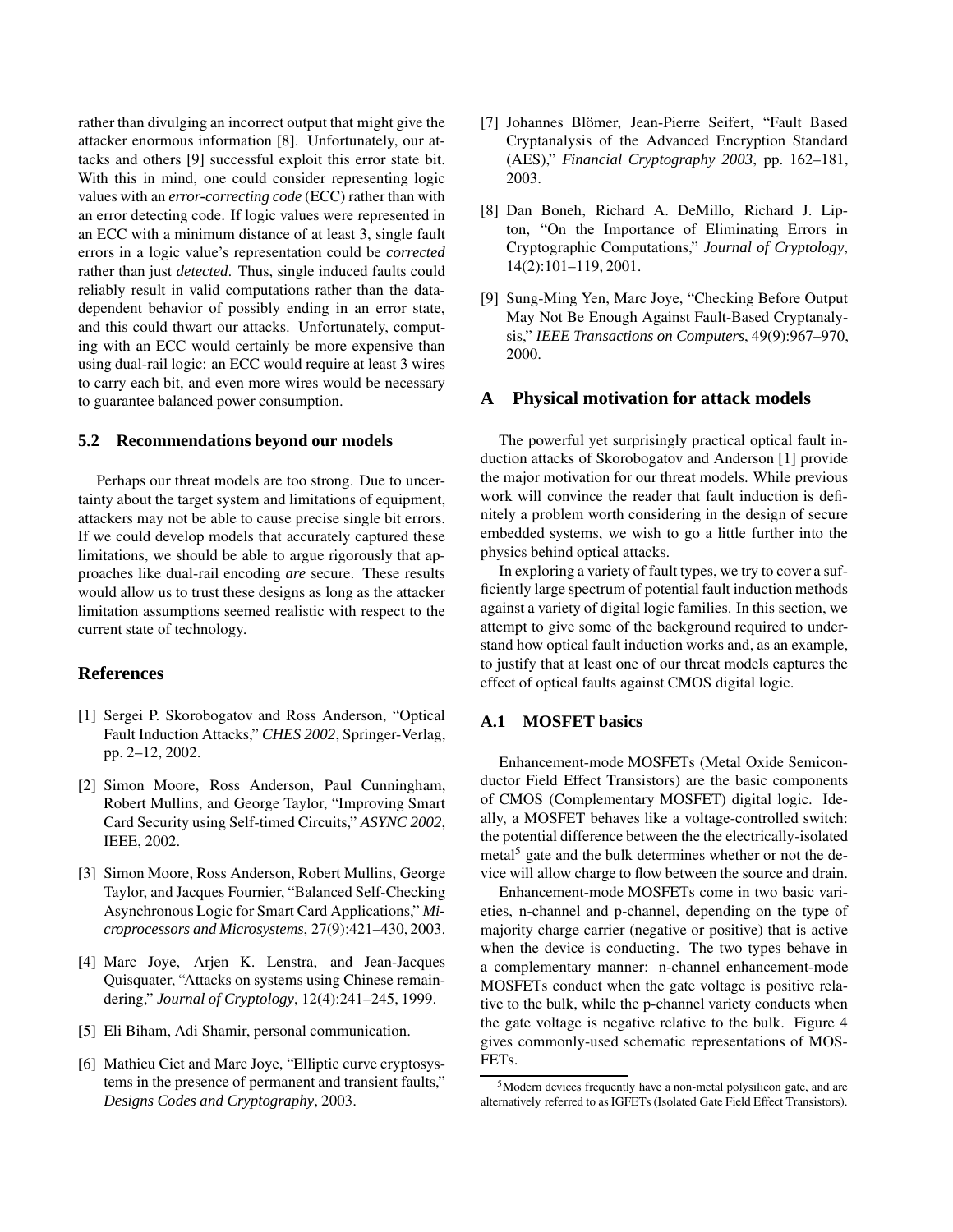

**Figure 4. Common schematic representations of MOSFETs. G = Gate, S = Source, and D = Drain.**

In each type of MOSFET, the source terminal is connected to the supply of charge carriers: n-channel devices have their source connected to the more negative input and p-channel devices have their source connected to the positive input.

### **A.1.1 Mechanism**

The behavior of semiconductors is a product of the interplay between the two types of semiconductor material: ntype and p-type. These types of semiconductor material are created by *doping* a relatively pure nonconductive crystal (e.g., a crystal of silicon or germanium atoms) with different atoms (e.g., phosphorus, arsenic, aluminum, or gallium). The doped material has a surplus of charge carriers: n-type material has an abundance of electrons that are not bound in its crystal structure while p-type material has a dearth of electrons—an abundance of *holes* in its crystal structure. Each type of doped material will conduct charge.

The most interesting and useful behavior occurs when the different types of material are joined in various configurations. The basic effect utilized by semiconducting devices is that, under normal conditions, current will flow across a *p-n junction* (a junction between p-type and n-type materials) only when the n-type material is negatively charged relative to the p-material. For example, a diode, which permits current flow in only one direction, is nothing more than a p-n junction.

### **A.1.2 MOSFET configuration**

An enhancement-mode MOSFET has one type of semiconductor material at each of the source and drain terminals, and a bulk (or substrate) of the other type of material separating these regions. For example, an n-channel MOSFET has n-type material at the source and drain inputs and a bulk composed of p-type material. Figure 5 depicts an n-channel enhancement-mode MOSFET.

This configuration would normally not allow current to flow between the source and drain. To force the device in Figure 5 to conduct, a positive charge is loaded onto the gate. Although the gate is electrically isolated from the bulk



**Figure 5. An n-channel enhancement-mode MOSFET in normal operation.**

by a layer of nonconducting oxide, the charge on the gate induces an electric field that permeates the the p-type material below. This electric charge attracts electrons (negative charge carriers) to the region in the p-type material near the gate. If enough charge is present on the gate to induce a sufficiently strong electric field, so many electrons will be present in the affected region of the p-type material as to make it behave as if it were n-type material. Thus a *channel* is created between the n-type regions at the source and drain and current can flow, with electrons being the majority charge carrier.

The situation is similar in a p-channel MOSFET, except the type of materials and charge carriers are reversed. When a negative charge is present on the gate of a p-channel device, electrons in the underlying n-type material are repulsed, resulting in an abundance of holes. The affected region behaves like p-type material and a channel is formed.

## **A.2 Optically induced failure in n-channel MOS-FETs**

Loading the gate with a positive charge to induce an electric field is not the only way to create a channel of majority charge carrier electrons in the p-type material.

### **A.2.1 Electrons and photons**

When electrons move through a crystal lattice, they pop in and out of the covalent bonds that bind the atoms in the crystal structure. An electron that is part of a bond has lower potential energy than a free electron, so a free electron that joins a covalent bond *loses* some energy. Where does this energy go? It is released as a *photon*, a unit or *quantum* of electromagnetic radiation. The wavelength of the emitted